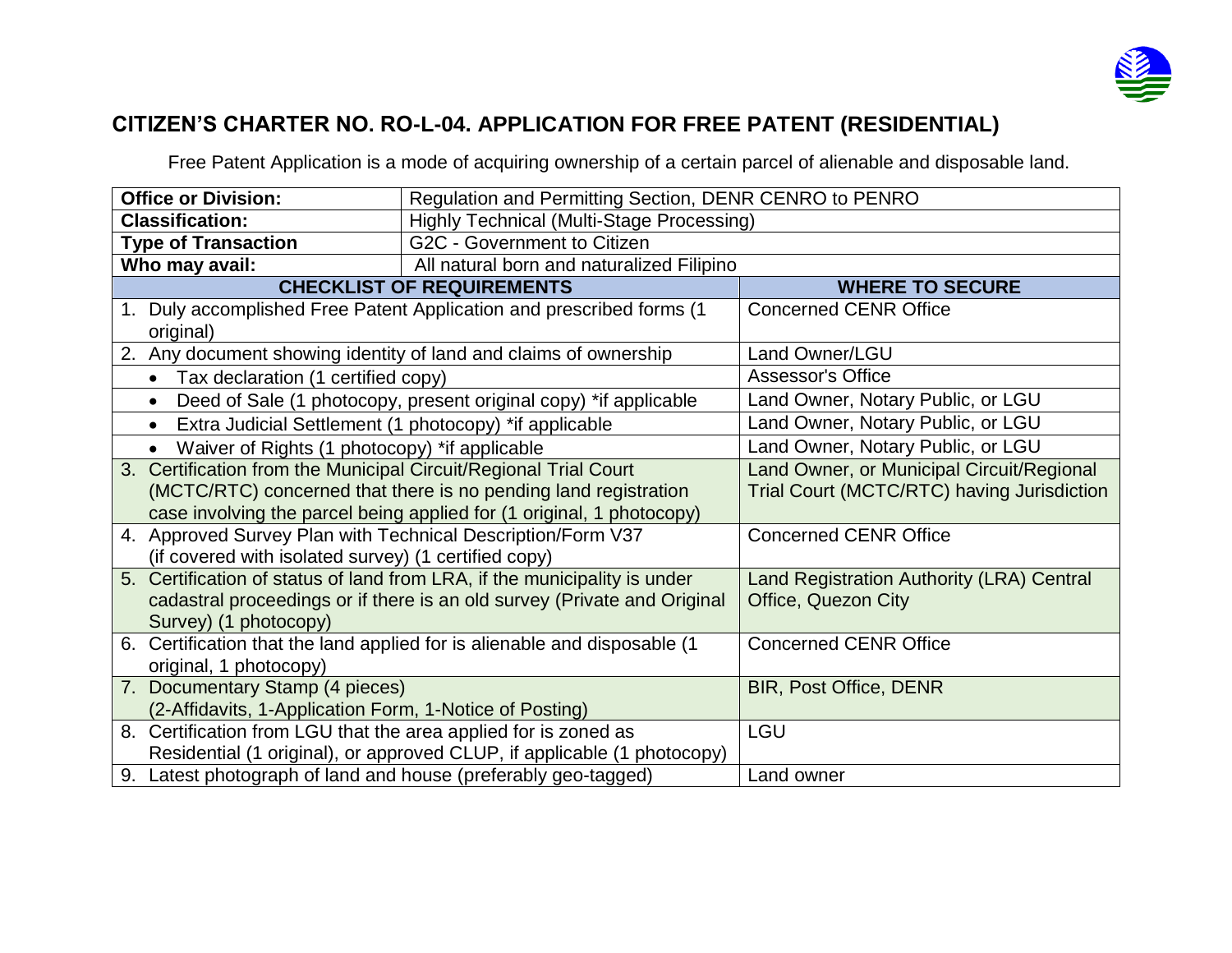

| <b>CLIENT STEPS</b>                                                                                                                      | <b>AGENCY ACTION</b>                                                                                                                                                            | <b>FEES TO BE</b><br><b>PAID</b>    | <b>PROCESSING</b><br><b>TIME</b> | <b>PERSONS</b><br><b>RESPONSIBLE</b>                                        |
|------------------------------------------------------------------------------------------------------------------------------------------|---------------------------------------------------------------------------------------------------------------------------------------------------------------------------------|-------------------------------------|----------------------------------|-----------------------------------------------------------------------------|
| <b>CENRO</b>                                                                                                                             |                                                                                                                                                                                 |                                     |                                  |                                                                             |
| 1. Submit<br>accomplished<br>Application<br>Form<br><b>CENR</b><br>the<br>to<br>Office<br>with<br>complete<br>supporting<br>requirements | Check completeness of<br>1.<br>application. If found in<br>order, register, allocate,<br>index and assign<br>application number. Scan,<br>encode and upload<br>records in LAMS. | None                                | 3 hours                          | LMO <sub>1</sub><br><b>RPS</b><br><b>Staff</b><br><b>CENRO Records Unit</b> |
| None<br>1.1.                                                                                                                             | 1.1.<br>Prepare Order of<br>Payment and forward<br>the same to client                                                                                                           | None                                | 30 min.                          | <b>Staff</b><br><b>CENRO Records Unit</b>                                   |
| 2. Receive Order of<br>Payment and pay<br>corresponding<br>fees                                                                          | 2. Accept payment, issue<br>Official Receipt (OR) to<br>the applicant                                                                                                           | Php 50.00<br><b>Application Fee</b> | 30 min.                          | <b>Bill collector</b><br>Cashier                                            |
| 3. Receive (OR) and<br>forward the same<br>Records<br>to<br>Unit/Section                                                                 | 3. Accept OR, indicate OR<br>number, amount paid, and<br>date in the application<br>form and forward the<br>application to Chief, RPS                                           | None                                | 1 hour                           | <b>Staff</b><br><b>CENRO Records Unit</b>                                   |
| 3.1.<br><b>None</b>                                                                                                                      | 3.1.<br>Review application.<br>Assign Land<br>Management Inspector<br>(LMI)/Deputized Public<br>Land Inspector (DPLI)<br>for<br>inspection/investigation                        | None                                | 3 hours                          | <b>Chief</b><br><b>RPS</b>                                                  |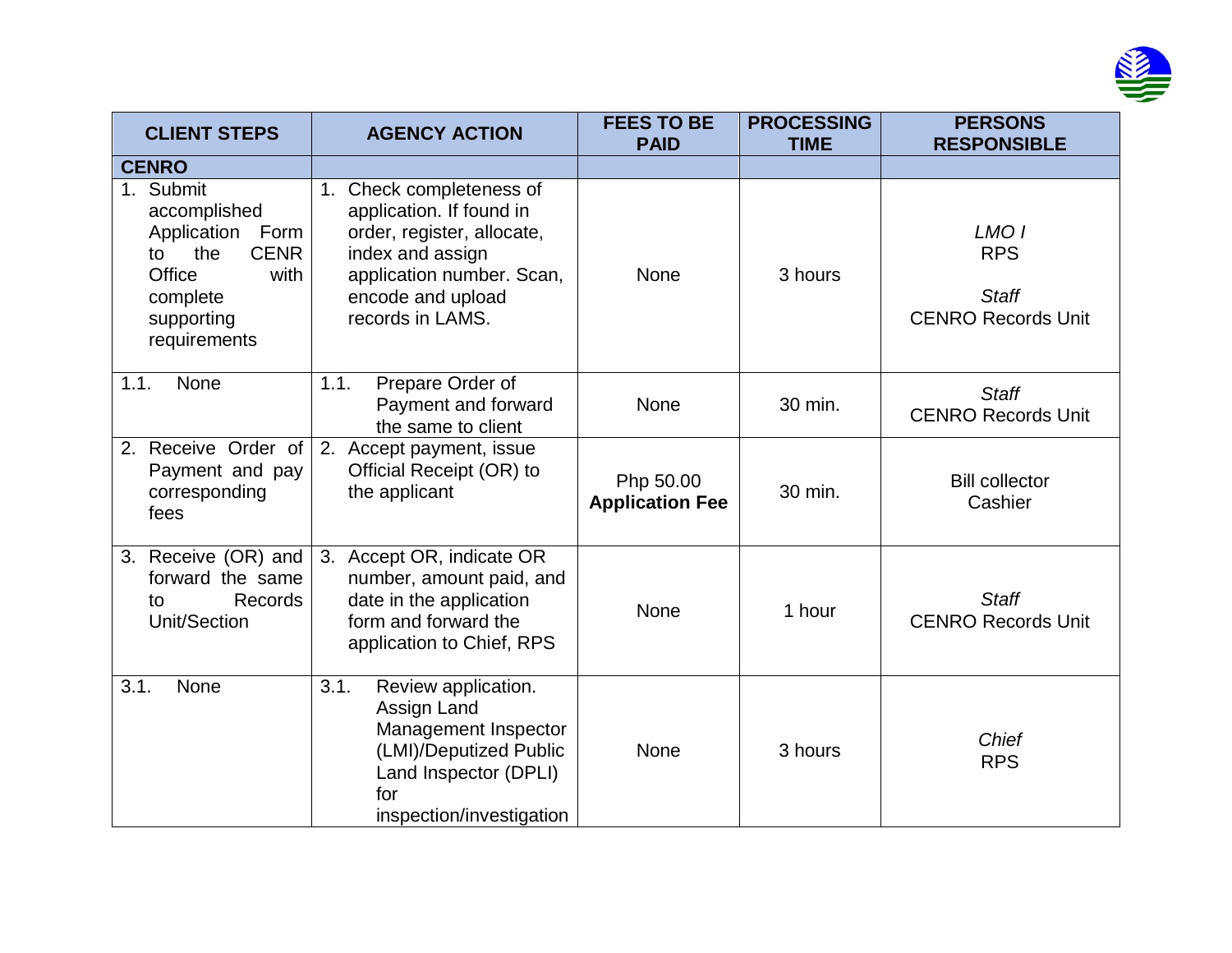

|      | <b>CLIENT</b><br><b>STEPS</b> |      | <b>AGENCY ACTION</b>                                                                                                                                                     | <b>FEES TO BE</b><br><b>PAID</b> | <b>PROCESSING</b><br>TIME*       | <b>PERSONS</b><br><b>RESPONSIBLE</b>                                 |
|------|-------------------------------|------|--------------------------------------------------------------------------------------------------------------------------------------------------------------------------|----------------------------------|----------------------------------|----------------------------------------------------------------------|
| 3.2. | None                          | 3.2. | Prepare posting of<br>notices at the<br>barangay, municipal,<br>or provincial hall where<br>the property is<br>situated.                                                 | None                             | 1 day                            | LMI/DPLI<br><b>CENR Officer</b><br><b>CENRO</b>                      |
| 3.3. | None                          | 3.3. | Travel to the barangay,<br>municipality or<br>province.                                                                                                                  | None                             | 2 days                           | <b>LMI/DPLI</b><br><b>CENRO</b>                                      |
| 3.4. | None                          | 3.4. | Posting of Notices in<br>the Barangay Hall.                                                                                                                              | None                             | 15 days<br>(per DAO<br>$2010-12$ | <b>LMI/DPLI</b><br><b>CENRO</b>                                      |
| 3.5. | None                          | 3.5. | Get the signed proof of<br>posting from the<br>Barangay fifteen (15)<br>days after posting.                                                                              | None                             | 3 days                           | <b>DPLI/LMI</b><br><b>CENRO</b>                                      |
| 3.6. | None                          | 3.6. | Conduct investigation<br>on the land being<br>applied for. Prepare,<br>sign and submit<br>investigation report,<br>and forward to LMO I.                                 | None                             | 30 days                          | <b>LMI/DPLI</b><br><b>CENRO</b>                                      |
| 3.7. | None                          | 3.7. | Screen the carpeta<br>and prepare<br>V37/certified lot data<br>computation, Order of<br>Award, and Judicial<br>Form, and forward to<br><b>Geodetic Engineer</b><br>(GE). | None                             | 10 days                          | LMO I/Cartographer/<br>Encoder<br>whoever is available<br><b>RPS</b> |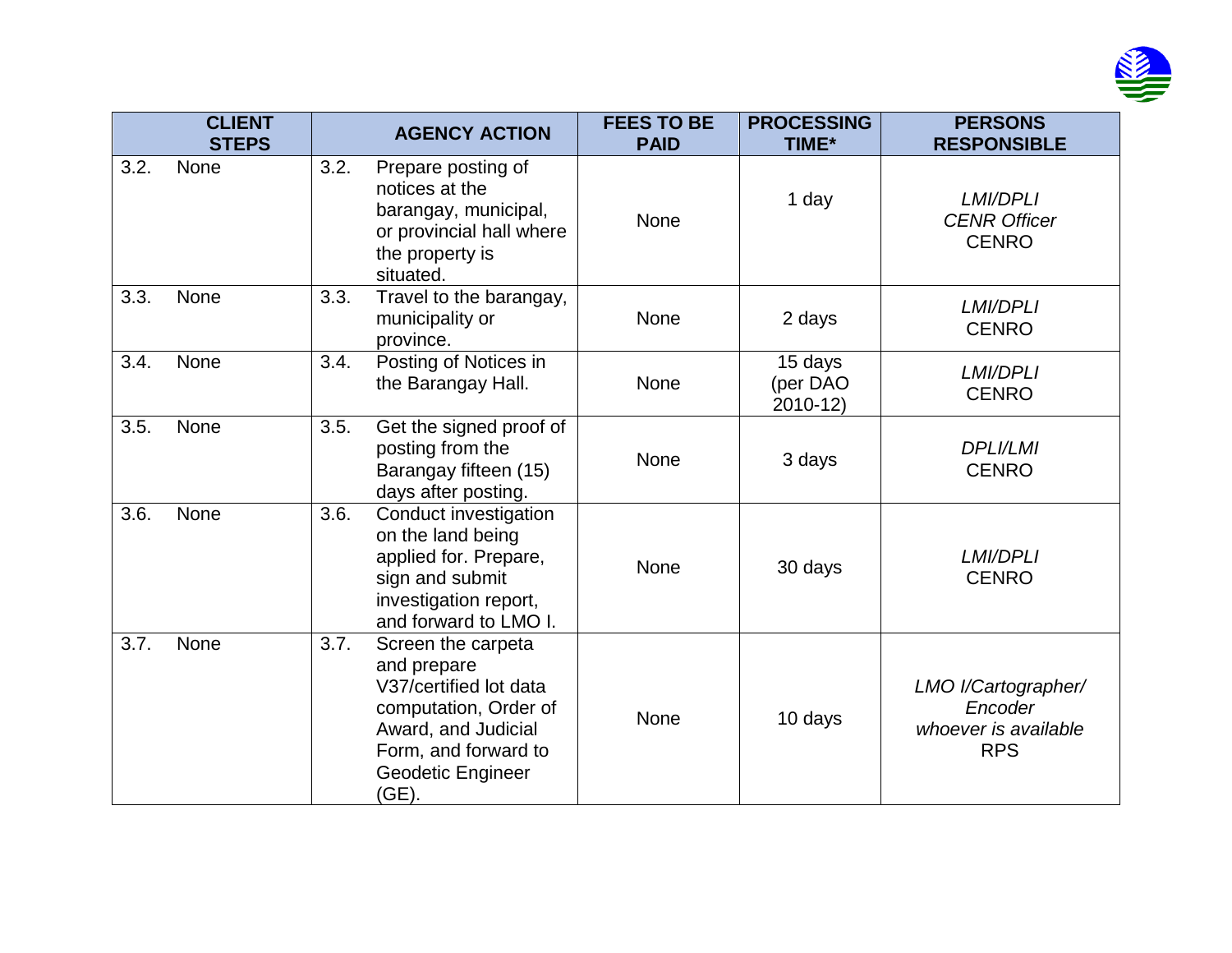

|              | <b>CLIENT</b><br><b>STEPS</b> |       | <b>AGENCY ACTION</b>                                                                                                | <b>FEES TO BE</b><br><b>PAID</b> | <b>PROCESSING</b><br>TIME*                                              | <b>PERSONS</b><br><b>RESPONSIBLE</b>                   |
|--------------|-------------------------------|-------|---------------------------------------------------------------------------------------------------------------------|----------------------------------|-------------------------------------------------------------------------|--------------------------------------------------------|
| 3.8.         | None                          | 3.8.  | Verify and certify the<br>correctness of the<br><b>Technical Description</b><br>and forward to Chief,<br><b>RPS</b> | None                             | 5 days                                                                  | <b>GE</b><br><b>RPS</b>                                |
| 3.9.         | None                          | 3.9.  | Do final screening of<br>carpeta and forward to<br><b>CENRO</b> for<br>recommendation.                              | None                             | 5 days                                                                  | Chief<br><b>RPS</b>                                    |
| 3.10.        | None                          | 3.10. | Review and initial file<br>copy of Patent and<br>Sign Indorsement to<br>PENRO for approval.                         | None                             | 3 days                                                                  | <b>CENR Officer</b><br><b>CENRO</b>                    |
|              | 3.11. None                    |       | 3.11. Transmit carpeta to<br><b>PENRO</b>                                                                           | None                             | 3 days or less<br>depending on<br>the location of<br>the PENR<br>Office | <b>Records Officer</b><br><b>CENRO Records Unit</b>    |
| <b>PENRO</b> |                               |       |                                                                                                                     |                                  |                                                                         |                                                        |
|              | 3.12. None                    | 3.12. | Receive the carpeta<br>and forward to Chief,<br>RPS. Update data in<br>LAMS, if applicable.                         | None                             | 2 hours                                                                 | <b>Records Officer</b><br><b>PENRO Records Section</b> |
| 3.13.        | None                          | 3.13. | Receive and review<br>the carpeta, and<br>forward to Chief,<br><b>Technical Services</b><br>Division (TSD).         | None                             | 2 hours                                                                 | Chief<br><b>RPS</b>                                    |
|              | 3.14. None                    | 3.14. | Do the final review of<br>carpeta, initial file copy<br>of Free Patent, and                                         | None                             | 2 days                                                                  | <b>Chief</b><br><b>TSD</b>                             |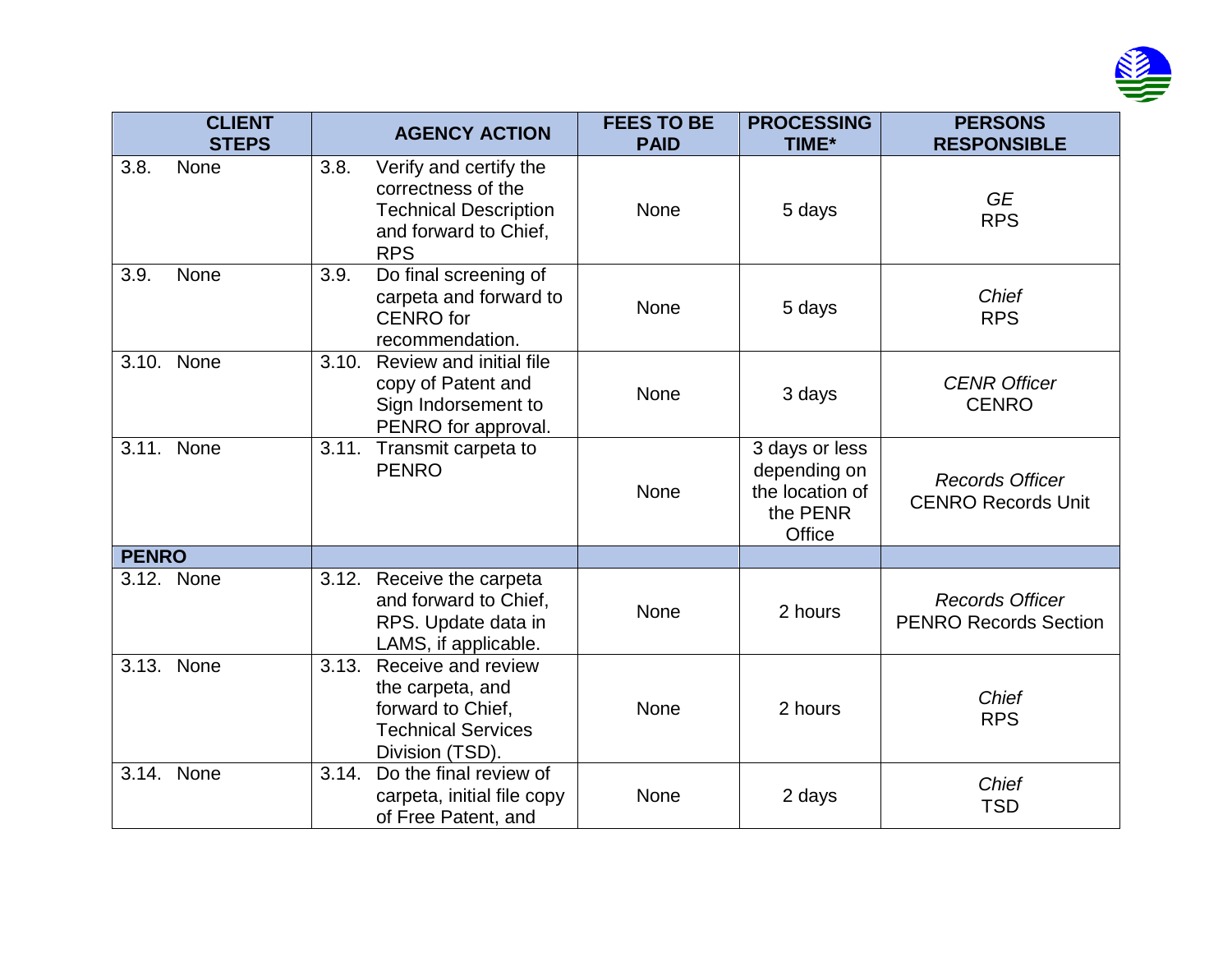

|            |       | forward to PENRO for<br>approval of application<br>and issuance of<br>Patent.                                                                                                                                                   |             |         |                                                              |
|------------|-------|---------------------------------------------------------------------------------------------------------------------------------------------------------------------------------------------------------------------------------|-------------|---------|--------------------------------------------------------------|
| 3.15. None | 3.15. | Review and sign Order<br>of Approval and Free<br>Patent. Forward to<br><b>PENRO Records for</b><br>numbering.                                                                                                                   | None        | 2 days  | <b>PENR Officer</b><br><b>PENRO</b>                          |
| 3.16. None | 3.16. | Assign Patent Number/<br>Indexing, prepare<br>transmittal letter and<br>forward to PENRO for<br>signature.                                                                                                                      | None        | 2 hours | <b>Records Officer/Staff</b><br><b>PENRO Records Section</b> |
| 3.17. None | 3.17. | Sign transmittal letter<br>and forward to PENRO<br>records for transmittal<br>to Registry of Deeds<br>(ROD).                                                                                                                    |             |         | <b>PENR Officer</b><br><b>PENRO</b>                          |
| 3.18. None | 3.18. | Scan the order of<br>Approval, signed Free<br>Patent and transmittal<br>letter.<br>Upload to Land<br>Administration and<br><b>Management System</b><br>(LAMS).<br>Transmit documents to<br>ROD, and copy furnish<br>the client. | <b>None</b> | 5 days  | <b>Liaison Officer</b><br><b>PENRO Records Section</b>       |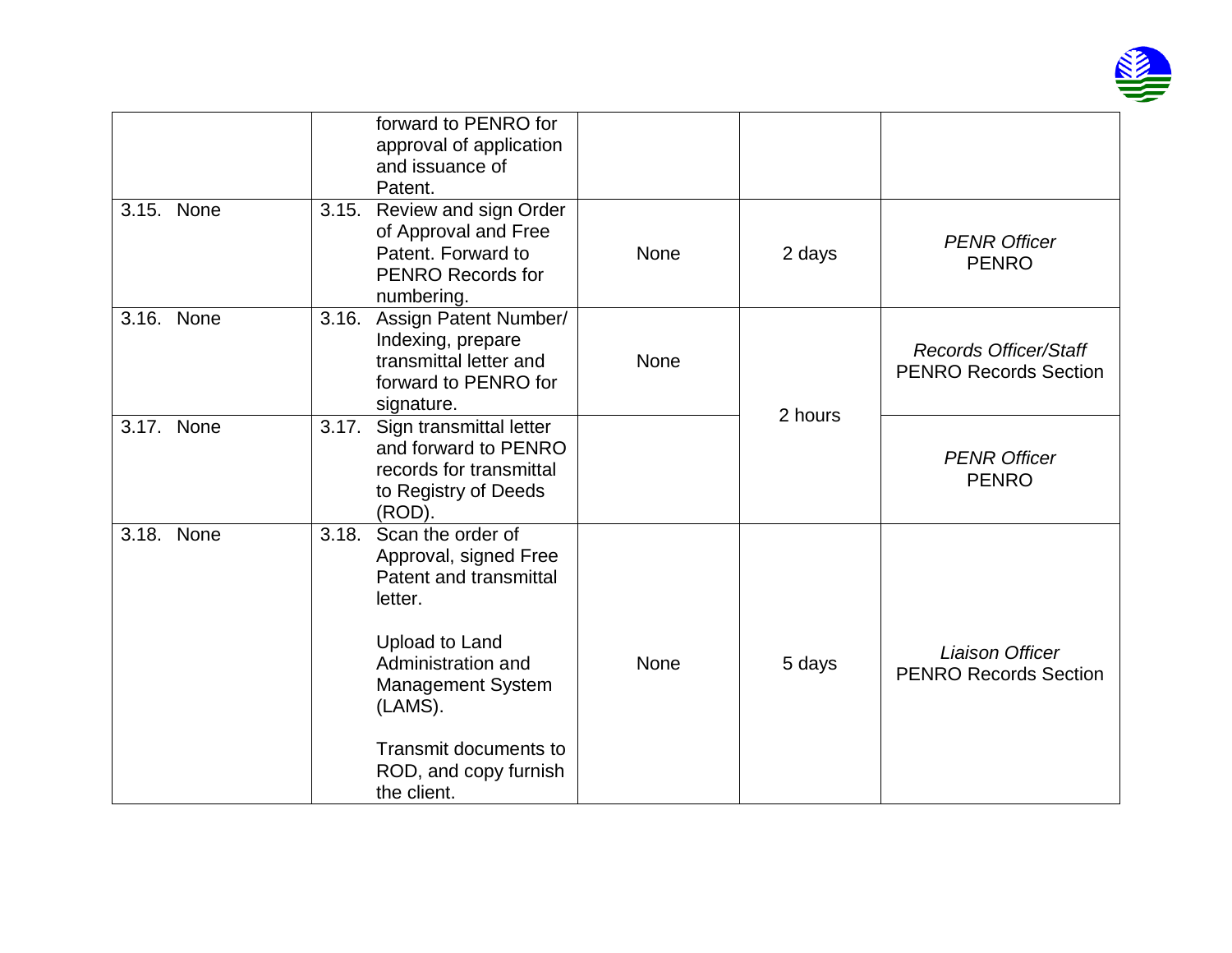

| <b>CENRO SUB-TOTAL</b>                                                                                                                                                                                                                                                                                                                                                                                                                                                                                                                                                      | Php 50.00                                                                                                                                                                       | 78 days (+ up to 32 additional processing<br>days due extreme case were corrections or<br>revisions on the details of the patentee<br>needs to be done or when the signatories<br>are suddenly replaced which will result into<br>further review) |
|-----------------------------------------------------------------------------------------------------------------------------------------------------------------------------------------------------------------------------------------------------------------------------------------------------------------------------------------------------------------------------------------------------------------------------------------------------------------------------------------------------------------------------------------------------------------------------|---------------------------------------------------------------------------------------------------------------------------------------------------------------------------------|---------------------------------------------------------------------------------------------------------------------------------------------------------------------------------------------------------------------------------------------------|
| PENRO SUB-TOTAL                                                                                                                                                                                                                                                                                                                                                                                                                                                                                                                                                             | <b>None</b>                                                                                                                                                                     | 10 working days                                                                                                                                                                                                                                   |
| <b>TOTAL:</b>                                                                                                                                                                                                                                                                                                                                                                                                                                                                                                                                                               | Php 50.00<br><b>Application Fee</b><br>+ Transfer fee<br>of Php 100.00<br>for lands not<br>exceeding 1,000<br>sq. m., if<br>applicable<br><b>TOTAL</b><br>Php 50.00 -<br>150.00 | 125 days maximum                                                                                                                                                                                                                                  |
| If the approving authority is the PENRO<br><b>Processing of Patent</b><br>- 120 calendar days<br>Review, Approval/Disapproval of patent<br>$-5$ calendar days<br><b>Transmittal to ROD</b><br>$-5$ calendar days<br>If the approving authority is the Regional Executive Director (RED)<br><b>Processing of Patent</b><br>$-110$ calendar days<br>Review, Approval/Disapproval of patent<br>- 25 calendar days<br><b>Transmittal to ROD</b><br>$-10$ calendar days<br>If the approving authority is the DENR Secretary<br><b>Processing of Patent</b><br>- 90 calendar days |                                                                                                                                                                                 |                                                                                                                                                                                                                                                   |